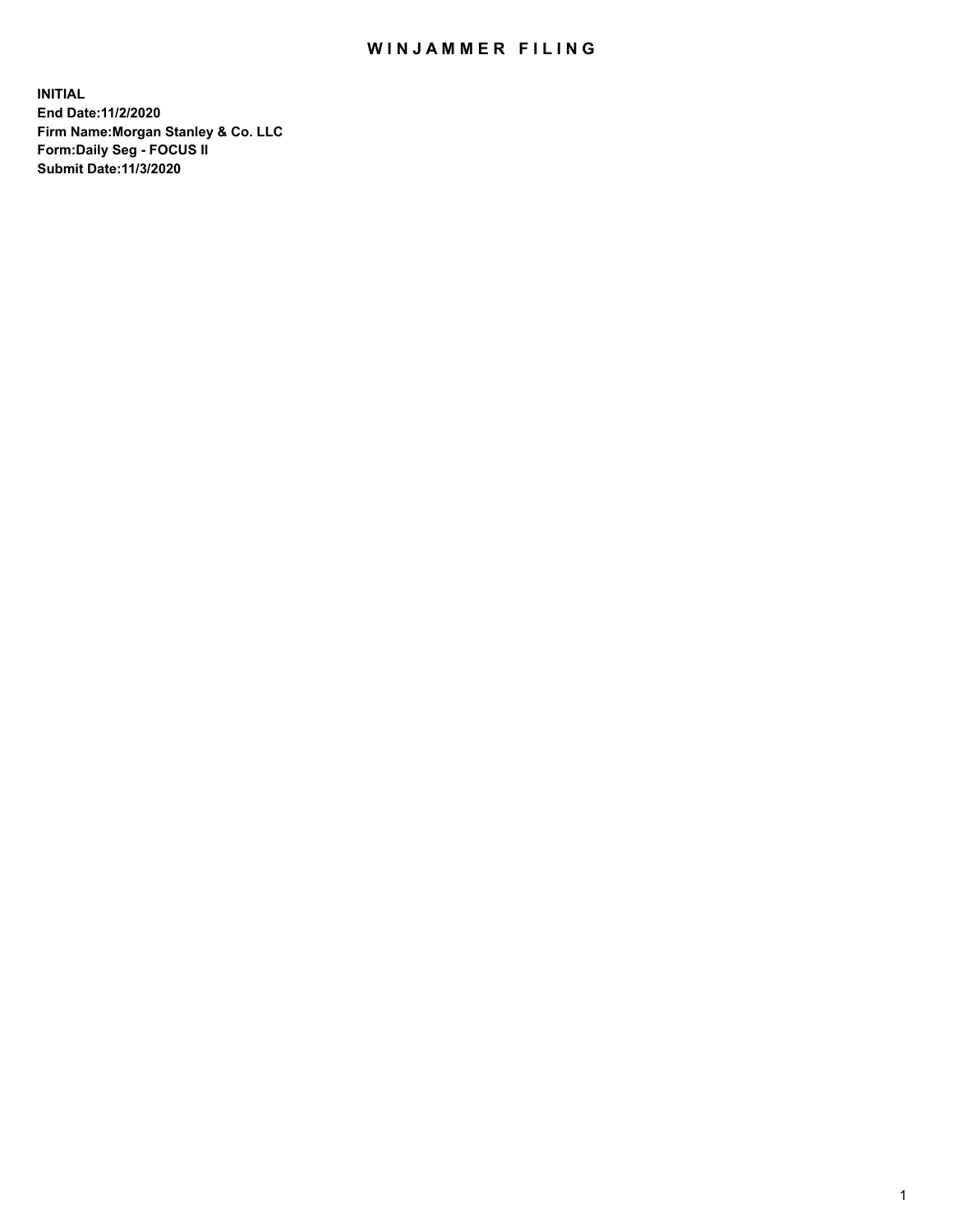**INITIAL End Date:11/2/2020 Firm Name:Morgan Stanley & Co. LLC Form:Daily Seg - FOCUS II Submit Date:11/3/2020 Daily Segregation - Cover Page**

| Name of Company                                                                                                                                                                                                                                                                                                                | <b>Morgan Stanley &amp; Co. LLC</b>                     |
|--------------------------------------------------------------------------------------------------------------------------------------------------------------------------------------------------------------------------------------------------------------------------------------------------------------------------------|---------------------------------------------------------|
| <b>Contact Name</b>                                                                                                                                                                                                                                                                                                            | <b>Ikram Shah</b>                                       |
| <b>Contact Phone Number</b>                                                                                                                                                                                                                                                                                                    | 212-276-0963                                            |
| <b>Contact Email Address</b>                                                                                                                                                                                                                                                                                                   | Ikram.shah@morganstanley.com                            |
| FCM's Customer Segregated Funds Residual Interest Target (choose one):<br>a. Minimum dollar amount: ; or<br>b. Minimum percentage of customer segregated funds required:% ; or<br>c. Dollar amount range between: and; or                                                                                                      | 235,000,000<br><u>0</u><br><u>00</u>                    |
| d. Percentage range of customer segregated funds required between:% and%.<br>FCM's Customer Secured Amount Funds Residual Interest Target (choose one):                                                                                                                                                                        | 0 <sup>0</sup>                                          |
| a. Minimum dollar amount: ; or<br>b. Minimum percentage of customer secured funds required:%; or<br>c. Dollar amount range between: and; or<br>d. Percentage range of customer secured funds required between: % and %.                                                                                                        | 140,000,000<br><u>0</u><br><u>0 0</u><br>0 <sub>0</sub> |
| FCM's Cleared Swaps Customer Collateral Residual Interest Target (choose one):<br>a. Minimum dollar amount: ; or<br>b. Minimum percentage of cleared swaps customer collateral required:% ; or<br>c. Dollar amount range between: and; or<br>d. Percentage range of cleared swaps customer collateral required between:% and%. | 92,000,000<br><u>0</u><br>0 Q<br>0 <sub>0</sub>         |

Attach supporting documents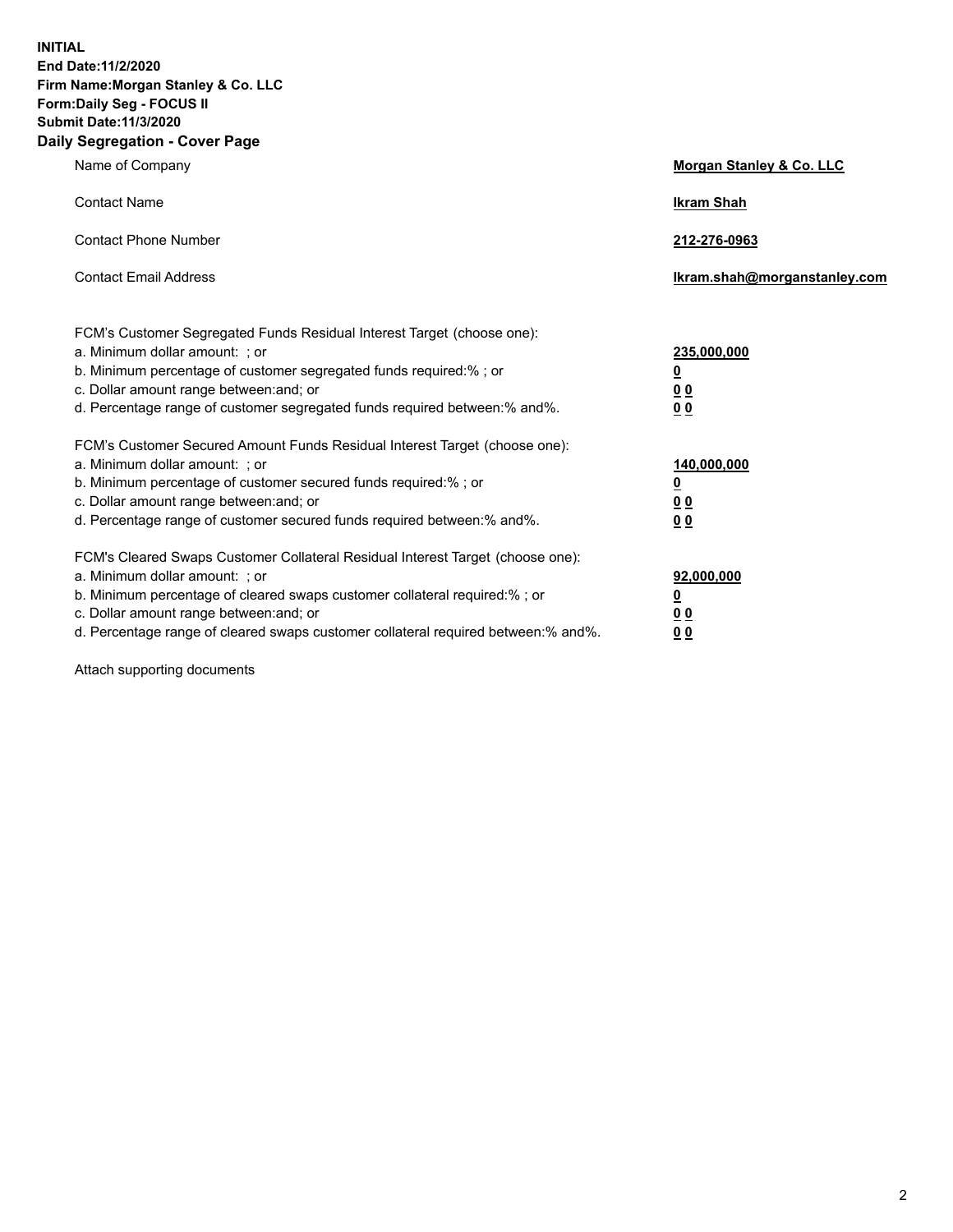## **INITIAL End Date:11/2/2020 Firm Name:Morgan Stanley & Co. LLC Form:Daily Seg - FOCUS II Submit Date:11/3/2020**

## **Daily Segregation - Secured Amounts**

Foreign Futures and Foreign Options Secured Amounts Amount required to be set aside pursuant to law, rule or regulation of a foreign government or a rule of a self-regulatory organization authorized thereunder 1. Net ledger balance - Foreign Futures and Foreign Option Trading - All Customers A. Cash **4,456,997,682** [7315] B. Securities (at market) **2,611,905,473** [7317] 2. Net unrealized profit (loss) in open futures contracts traded on a foreign board of trade **145,312,436** [7325] 3. Exchange traded options a. Market value of open option contracts purchased on a foreign board of trade **10,440,585** [7335] b. Market value of open contracts granted (sold) on a foreign board of trade **-16,724,793** [7337] 4. Net equity (deficit) (add lines 1. 2. and 3.) **7,207,931,383** [7345] 5. Account liquidating to a deficit and account with a debit balances - gross amount **73,101,818** [7351] Less: amount offset by customer owned securities **-72,018,311** [7352] **1,083,507** [7354] 6. Amount required to be set aside as the secured amount - Net Liquidating Equity Method (add lines 4 and 5) 7. Greater of amount required to be set aside pursuant to foreign jurisdiction (above) or line 6. FUNDS DEPOSITED IN SEPARATE REGULATION 30.7 ACCOUNTS 1. Cash in banks A. Banks located in the United States **334,969,818** [7500] B. Other banks qualified under Regulation 30.7 **833,054,141** [7520] **1,168,023,959** 2. Securities A. In safekeeping with banks located in the United States **369,744,678** [7540] B. In safekeeping with other banks qualified under Regulation 30.7 **28,929,604** [7560] **398,674,282** 3. Equities with registered futures commission merchants A. Cash **24,915,683** [7580] B. Securities **0** [7590] C. Unrealized gain (loss) on open futures contracts **-18,595** [7600] D. Value of long option contracts **0** [7610] E. Value of short option contracts **0** [7615] **24,897,088** [7620] 4. Amounts held by clearing organizations of foreign boards of trade A. Cash **0** [7640] B. Securities **0** [7650] C. Amount due to (from) clearing organization - daily variation **0** [7660] D. Value of long option contracts **0** [7670] E. Value of short option contracts **0** [7675] **0** [7680] 5. Amounts held by members of foreign boards of trade A. Cash **3,480,861,780** [7700] B. Securities **2,213,231,191** [7710] C. Unrealized gain (loss) on open futures contracts **145,331,031** [7720] D. Value of long option contracts **10,440,585** [7730] E. Value of short option contracts **-16,724,793** [7735] **5,833,139,794** 6. Amounts with other depositories designated by a foreign board of trade **0** [7760] 7. Segregated funds on hand **0** [7765] 8. Total funds in separate section 30.7 accounts **7,424,735,123** [7770]

- 9. Excess (deficiency) Set Aside for Secured Amount (subtract line 7 Secured Statement Page 1 from Line 8)
- 10. Management Target Amount for Excess funds in separate section 30.7 accounts **140,000,000** [7780]
- 11. Excess (deficiency) funds in separate 30.7 accounts over (under) Management Target **75,720,233** [7785]

**0** [7305]

**7,209,014,890** [7355]

## **7,209,014,890** [7360]

[7530]

[7570]

[7740] **215,720,233** [7380]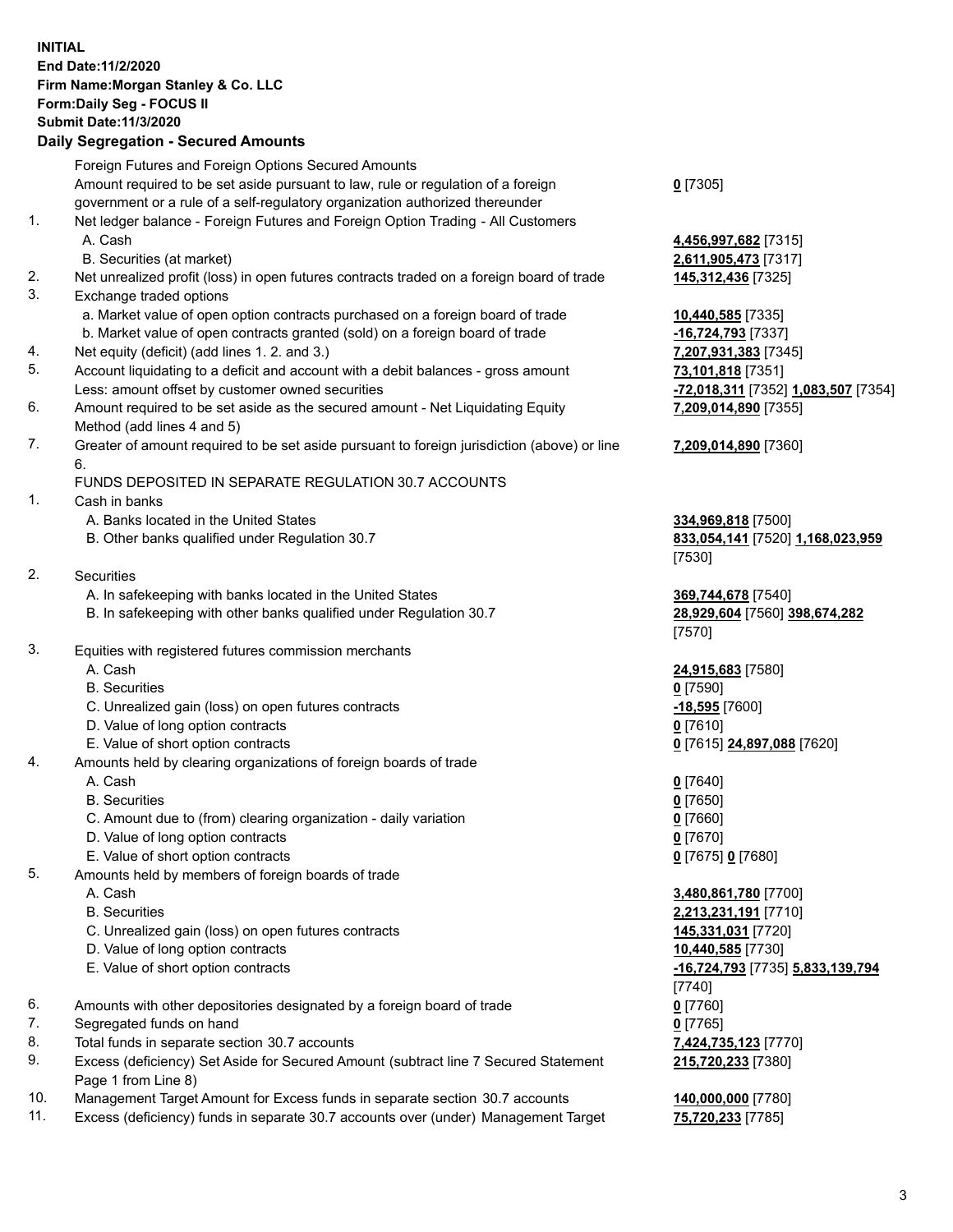**INITIAL End Date:11/2/2020 Firm Name:Morgan Stanley & Co. LLC Form:Daily Seg - FOCUS II Submit Date:11/3/2020 Daily Segregation - Segregation Statement** SEGREGATION REQUIREMENTS(Section 4d(2) of the CEAct) 1. Net ledger balance A. Cash **18,081,157,656** [7010] B. Securities (at market) **8,452,816,322** [7020] 2. Net unrealized profit (loss) in open futures contracts traded on a contract market **-1,380,551,912** [7030] 3. Exchange traded options A. Add market value of open option contracts purchased on a contract market **706,730,181** [7032] B. Deduct market value of open option contracts granted (sold) on a contract market **-533,307,287** [7033] 4. Net equity (deficit) (add lines 1, 2 and 3) **25,326,844,960** [7040] 5. Accounts liquidating to a deficit and accounts with debit balances - gross amount **296,318,591** [7045] Less: amount offset by customer securities **-294,469,077** [7047] **1,849,514** [7050] 6. Amount required to be segregated (add lines 4 and 5) **25,328,694,474** [7060] FUNDS IN SEGREGATED ACCOUNTS 7. Deposited in segregated funds bank accounts A. Cash **3,669,050,913** [7070] B. Securities representing investments of customers' funds (at market) **0** [7080] C. Securities held for particular customers or option customers in lieu of cash (at market) **1,012,304,594** [7090] 8. Margins on deposit with derivatives clearing organizations of contract markets A. Cash **13,337,752,382** [7100] B. Securities representing investments of customers' funds (at market) **0** [7110] C. Securities held for particular customers or option customers in lieu of cash (at market) **7,440,511,728** [7120] 9. Net settlement from (to) derivatives clearing organizations of contract markets **71,856,079** [7130] 10. Exchange traded options A. Value of open long option contracts **706,730,181** [7132] B. Value of open short option contracts **-533,307,287** [7133] 11. Net equities with other FCMs A. Net liquidating equity **10,508,897** [7140] B. Securities representing investments of customers' funds (at market) **0** [7160] C. Securities held for particular customers or option customers in lieu of cash (at market) **0** [7170] 12. Segregated funds on hand **0** [7150] 13. Total amount in segregation (add lines 7 through 12) **25,715,407,487** [7180] 14. Excess (deficiency) funds in segregation (subtract line 6 from line 13) **386,713,013** [7190] 15. Management Target Amount for Excess funds in segregation **235,000,000** [7194]

16. Excess (deficiency) funds in segregation over (under) Management Target Amount Excess

**151,713,013** [7198]